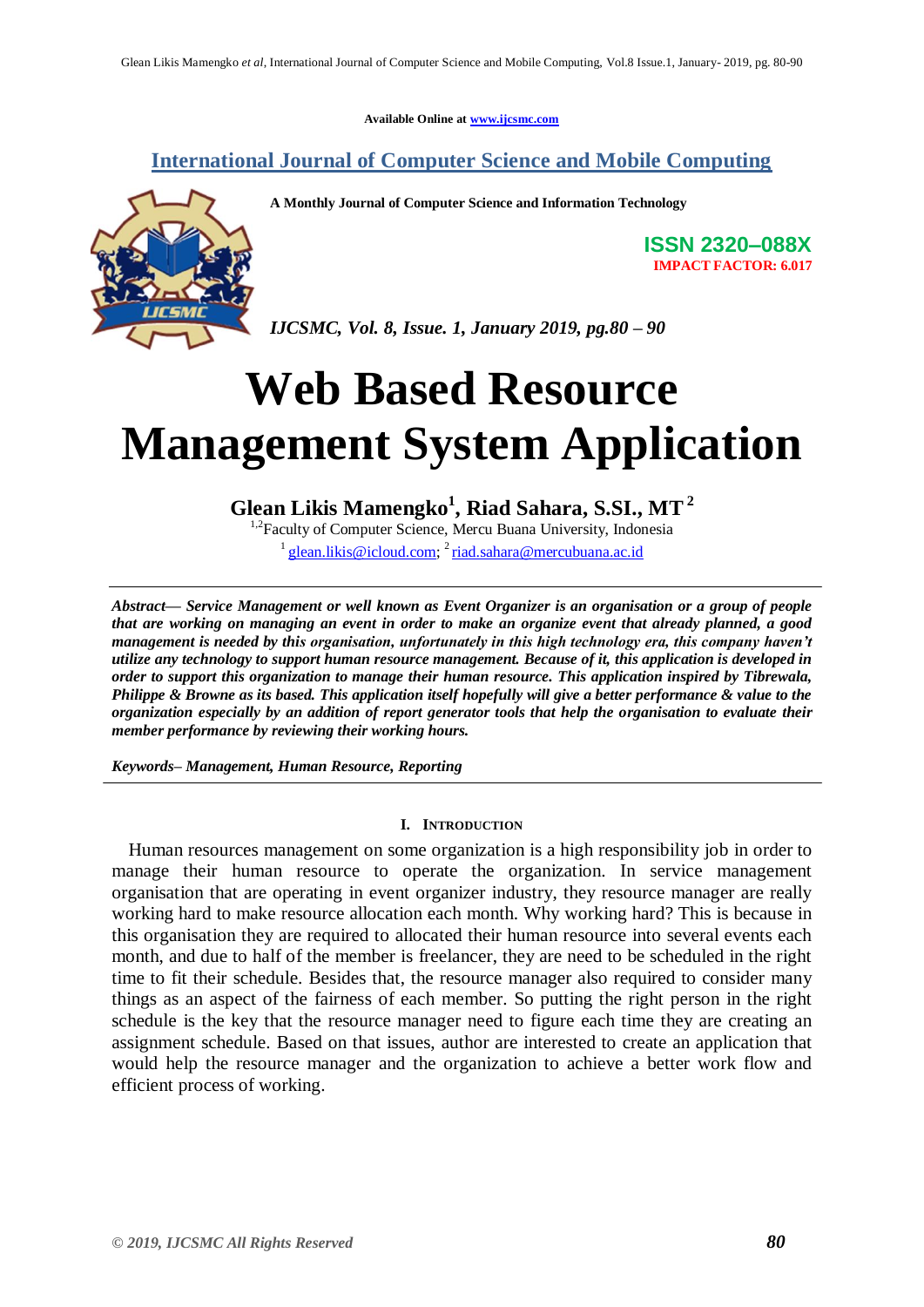#### *A. Research Problems*

Based on the background described above, then the outline of the problem is:

- 1. How to generate a highly accurate schedule based on the criteria "1 day on duty & 1 day off"?
- 2. How to assign a resource into a very specific role in every event?
- 3. How to create a reporting tools that can generate a resource performance report in a certain period or condition?
- 4. How to record and manage changes historical on the system accurately?

#### *B. Limitation of Research*

In order for the research to be conducted is not too widespread, there are limits to this research:

- 1. The application "Resource Management System" are created for Service Management Organization.
- 2. There is three level function that we create in term of work flow which is Service Assistant, Service Director & Resource Manager / Department Head.
- 3. This application are created using web version in order to give the user flexibility to access this application
- 4. The developer only use PHP, SQL & XAMPP to build & maintain this application

### *C. Objectives & Benefit*

The expected goal of this research are :

- 1. This application hopefully will give a better process in order to scheduling resources and assign the right people int the right role.
- 2. Additional tools that offered in this tool (Report Generator) would give the organization a better tool to generate resource performance in certain period in order to develop its own resource capability.
- 3. As a good application need a good historical record, hopefully this application can manage any record and changes that happen over the application so the data that shows is accurate.

And the benefits of this research are:

- 1. By the research and developing this application, we are hoping that this application can bring an efficiency int term of scheduling process, so by the process a reliable system & technology will decrease the time usage just to organize everyone schedule.
- 2. By using this application, it will give an additional value compare to others similar organization that still rely on human capability to make an arrangement.
- 3. With this application, everyone can involve and get a better clarity also comfortable when they use this application since everyone can see the update real time and also the historical of any changes.

#### **II. STUDY OF LITERATURE**

#### *A. Previous Research*

According to Doni Susandi & Lia Milana [1], "Scheduling Application for Nursery shift schedule using TBP Algorithm". In their research, they are found that there is some issue in order to create a fair because of a high number of patient in a hospital, and after that they are figuring out that TBP Algorithm are meet their demand in order to make a fair schedule using the criteria. As example has been taken by taking 22 nurse and they are categorizing it into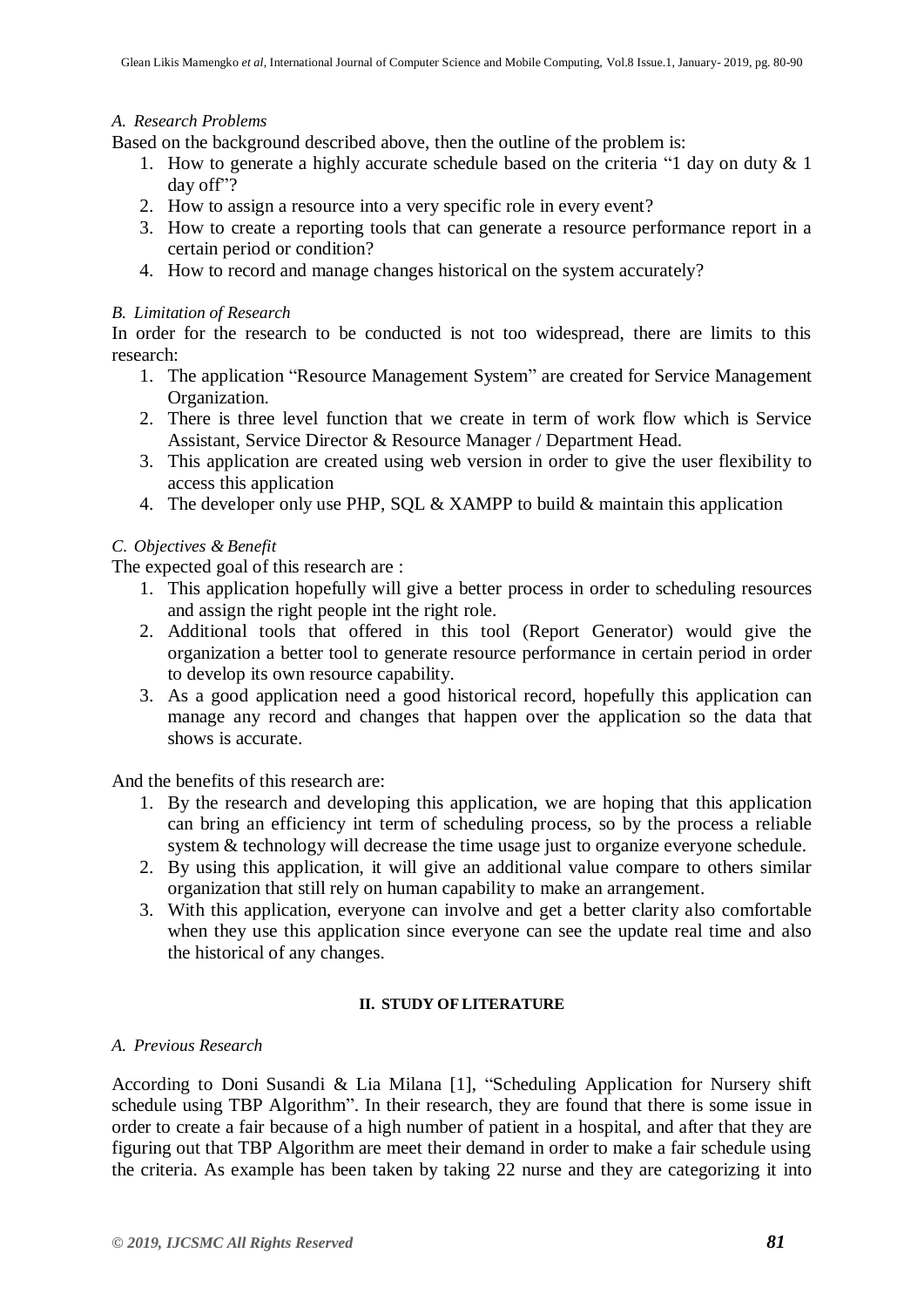several category which is a group of people who are taking an off every first & second day, the other are in second and third day and the rest is third and fourth. By using this criteria, TBP algorithm are capable to generate a precise scheduling of every certain period.

Next, according to Suseno & Efaoga Dhuha [2], "Three Shift Employee Scheduling Using TBP Algorithm". In their research over the manufacturing company, they are found an issue that comparing an active & fully function machine that operate in the factory compare to the employee schedule that operate the machine is not even. By that case they are trying to create and develop a tool that able to manage the scheduling of the employee. The goal is to assign and divide the qualified employee schedule compare to their expertise and by using TBP Algorithm, it helps and success to generate a better scheduling to accommodate the active machine that operate in the factory.

After that, according to Nico R. M. Kyngäs, Kimmo J. Nurmi, and Jari R. Kyngäs [3], "The Workforce Scheduling Process Using the PEAST Algorithm". They are finding that it is difficult and time consuming problem that every company or institution that has employees working on shifts or on irregular working days must solve. The workforce scheduling problem has a fairly broad definition. Most of the studies focus on assigning employees to shifts and their starting time, so they are using PEAST Algorithm to solve the issue. The usefulness of an algorithm depends on several criteria. The two most important are the quality of the generated solutions and the algorithmic power of the algorithm. We can steadily note that our PEAST algorithm realizes these criteria. It has been used to solve the time tabling problem and also scheduling problem..

The fourth, according to Jose M. Framinan a, Rubén Ruiz b [4], "Architecture of manufacturing scheduling systems: Literature review and an integrated proposal". While the literature on manufacturing scheduling models and solution procedures is extensive, very little has been written on how to bring these models and procedures into practice. This has given rise to the so-called ""gap" between the theory and practice of scheduling, which has been widely documented in several studies, such as e.g., Ford et al., McKay et al., Olhager and Rapp, Graves, Dudek et al. and McKay et al.. In a quantitative study about scheduling research carried out by Reisman et al from a total of 184 reviewed papers, only 5 (less than a 3%) dealt with realistic production settings. In order to close this gap between scheduling models and procedures, and their implementation in a real manufacturing setting, the former should be translated into a system supporting scheduling decisions in a company, i.e., a piece of software with a number of functions to support scheduling. This implies carrying out a software development process to obtain a final product, i.e., a scheduling system at work. In such software development process, there are a number of technical, human and organisational issues which are critical and should be adequately managed to ensure a successful result.

Last one, according to A.T. Ernst, H. Jiang, M. Krishnamoorthy, D. Sier [5]. "Staff scheduling and rostering: A review of applications, methods and models". Personnel scheduling, or rostering, is the process of constructing work timetables for its staff so that an organisation can satisfy the demand for its goods or services. The first part of this process involves determining the number of staff, with particular skills, needed to meet the service demand. Individual staff members are allocated to shifts so as to meet the required staffing levels at different times, and duties are then assigned to individuals for each shift. All industrial regulations associated with the relevant workplace agreements must be observed during the process. It is extremely difficult to find good solutions to these highly constrained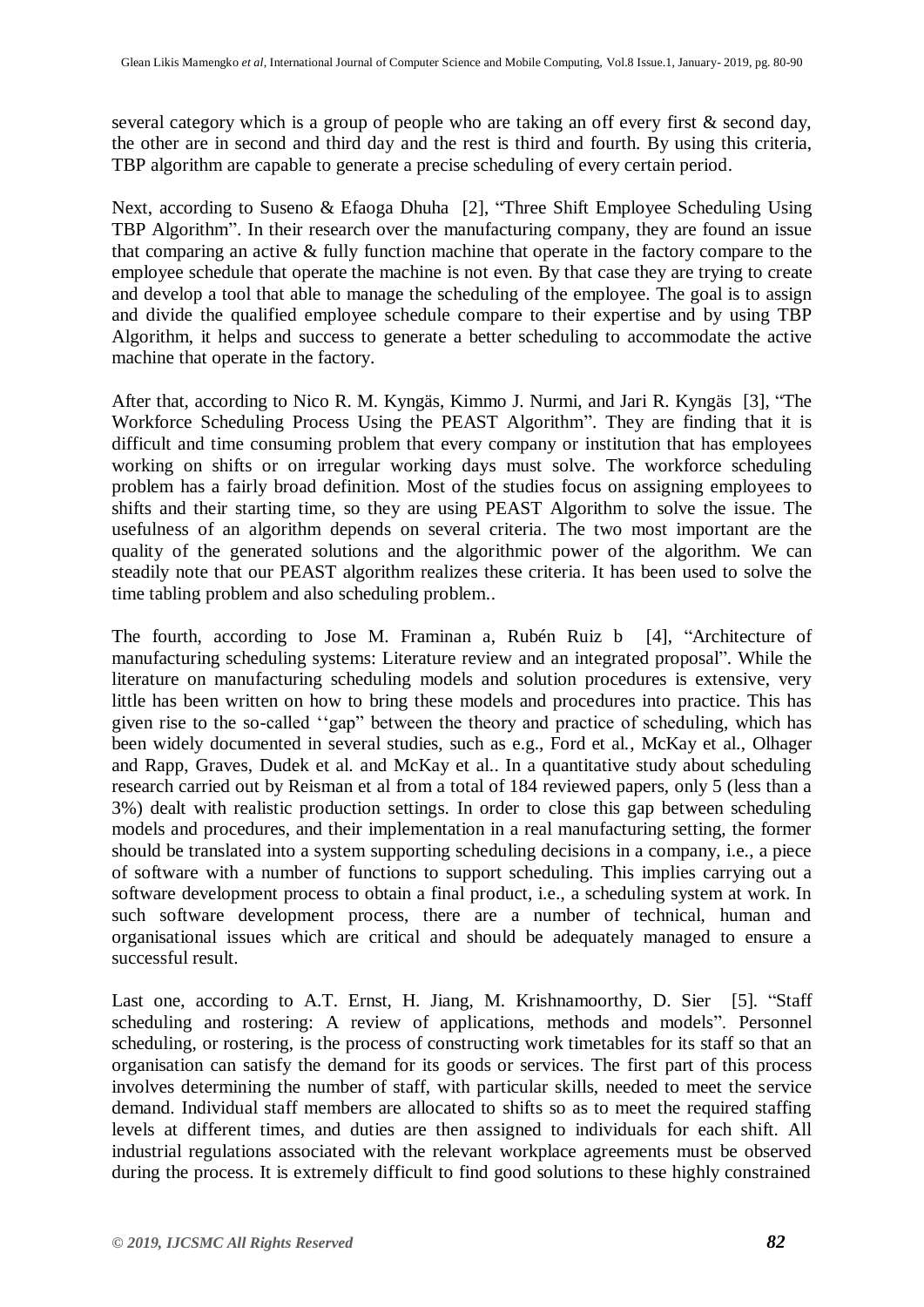and complex problems and even more difficult to determine optimal solutions that minimise costs, meet employee preferences, distribute shifts equitably among employees and satisfy all the workplace constraints. As a result of changing work environments and conditions, it is likely that rostering algorithms will need to be more general in the future. Given the resulting flexibility that will be required of the algorithms, it is likely that we will see a more integrated approach to roster solution developments. For example, it will be necessary to consider integrated solution frameworks that include CP, heuristic search, integer programming and simulation approaches to solve a multitude of subproblems within the context of solving the complex rostering problems of the future.

#### **III.RESEARCH METHODS**



#### *A. Business Process Running*

#### **Figure 1 Business Process Running**

Describing the current business process, resource manager create an event data over the system, and after that they are assigning the person manually one by one, once resource manager complete assigning a person for each event, he/she will blast the schedule over email, waiting them to confirm the schedule. Once the schedule confirm by the person, it will go directly to the department head for an approval, once the approval gained, it will be save the archive for filling [6].

#### *B. Developing using prototype method*

The Prototyping Model is one of the most popularly used Software Development Life Cycle Models (SDLC models). This model is used when the customers do not know the exact project requirements beforehand. In this model, a prototype of the end product is first developed, tested and refined as per customer feedback repeatedly till a final acceptable prototype is achieved which forms the basis for developing the final product [7].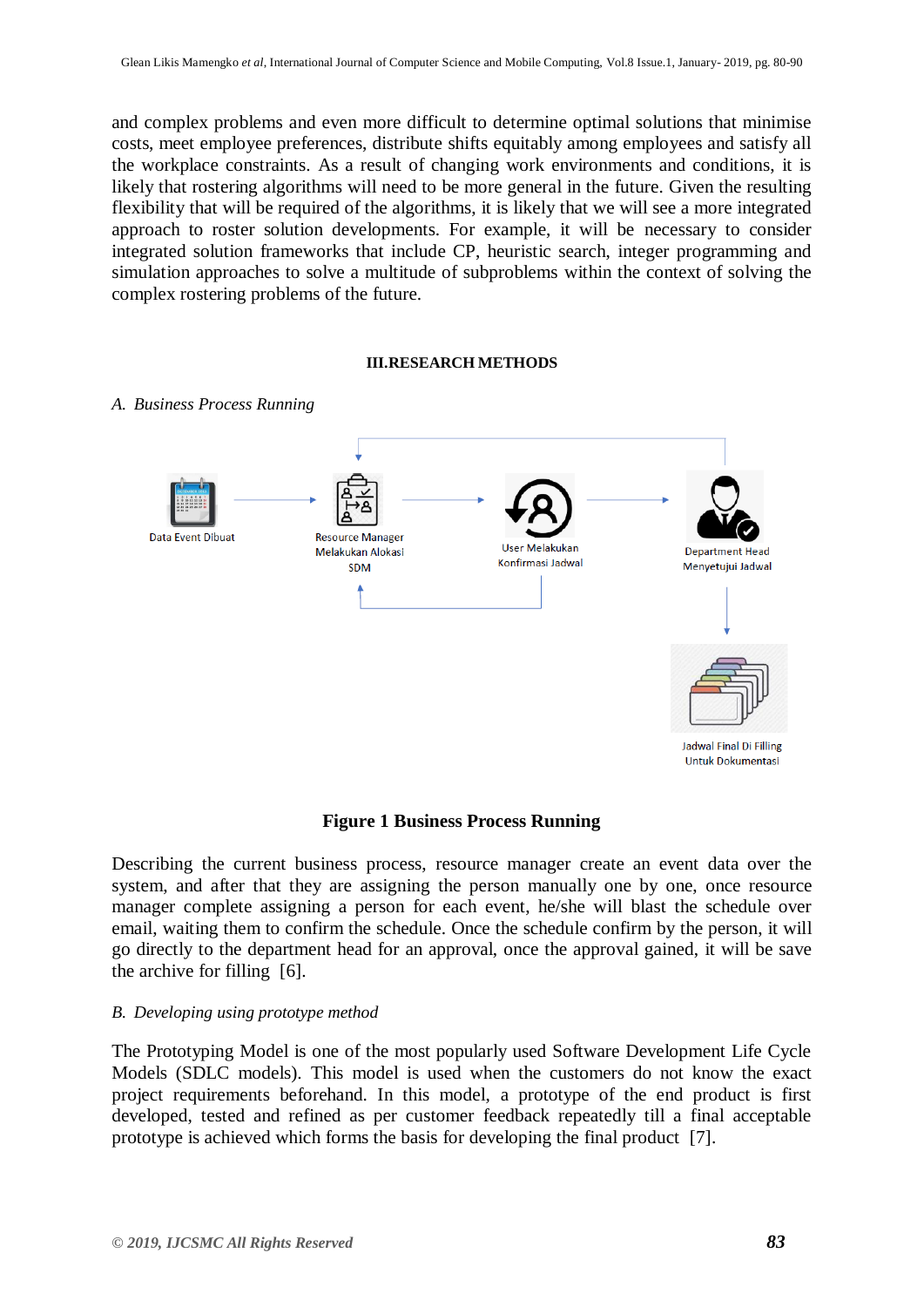In this process model, the system is partially implemented before or during the analysis phase thereby giving the customers an opportunity to see the product early in the life cycle. The process starts by interviewing the customers and developing the incomplete high-level paper model. This document is used to build the initial prototype supporting only the basic functionality as desired by the customer. Once the customer figures out the problems, the prototype is further refined to eliminate them. The process continues till the user approves the prototype and finds the working model to be satisfactory [8].

## **1. Rapid Throwaway Prototyping –**

This technique offers a useful method of exploring ideas and getting customer feedback for each of them. In this method, a developed prototype need not necessarily be a part of the ultimately accepted prototype. Customer feedback helps in preventing unnecessary design faults and hence, the final prototype developed is of a better quality.

### **2. Evolutionary Prototyping –**

In this method, the prototype developed initially is incrementally refined on the basis of customer feedback till it finally gets accepted. In comparison to Rapid Throwaway Prototyping, it offers a better approach which saves time as well as effort. This is because developing a prototype from scratch for every iteration of the process can sometimes be very frustrating for the developers.

### **Advantages –**

- The customers get to see the partial product early in the life cycle. This ensures a greater level of customer satisfaction and comfort.
- New requirements can be easily accommodated as there is scope for refinement.
- Missing functionalities can be easily figured out.
- Errors can be detected much earlier thereby saving a lot of effort and cost, besides enhancing the quality of the software.
- The developed prototype can be reused by the developer for more complicated projects in the future.
- Flexibility in design.

# **Disadvantages –**

- Costly w.r.t time as well as money.
- There may be too much variation in requirements each time the prototype is evaluated by the customer.
- Poor Documentation due to continuously changing customer requirements.
- It is very difficult for the developers to accommodate all the changes demanded by the customer.
- There is uncertainty in determining the number of iterations that would be required before the prototype is finally accepted by the customer.
- After seeing an early prototype, the customers sometimes demand the actual product to be delivered soon.

#### $Use -$

The Prototyping Model should be used when the requirements of the product are not clearly understood or are unstable. It can also be used if requirements are changing quickly. This model can be successfully used for developing user interfaces, high technology softwareintensive systems, and systems with complex algorithms and interfaces. It is also a very good choice to demonstrate the technical feasibility of the product.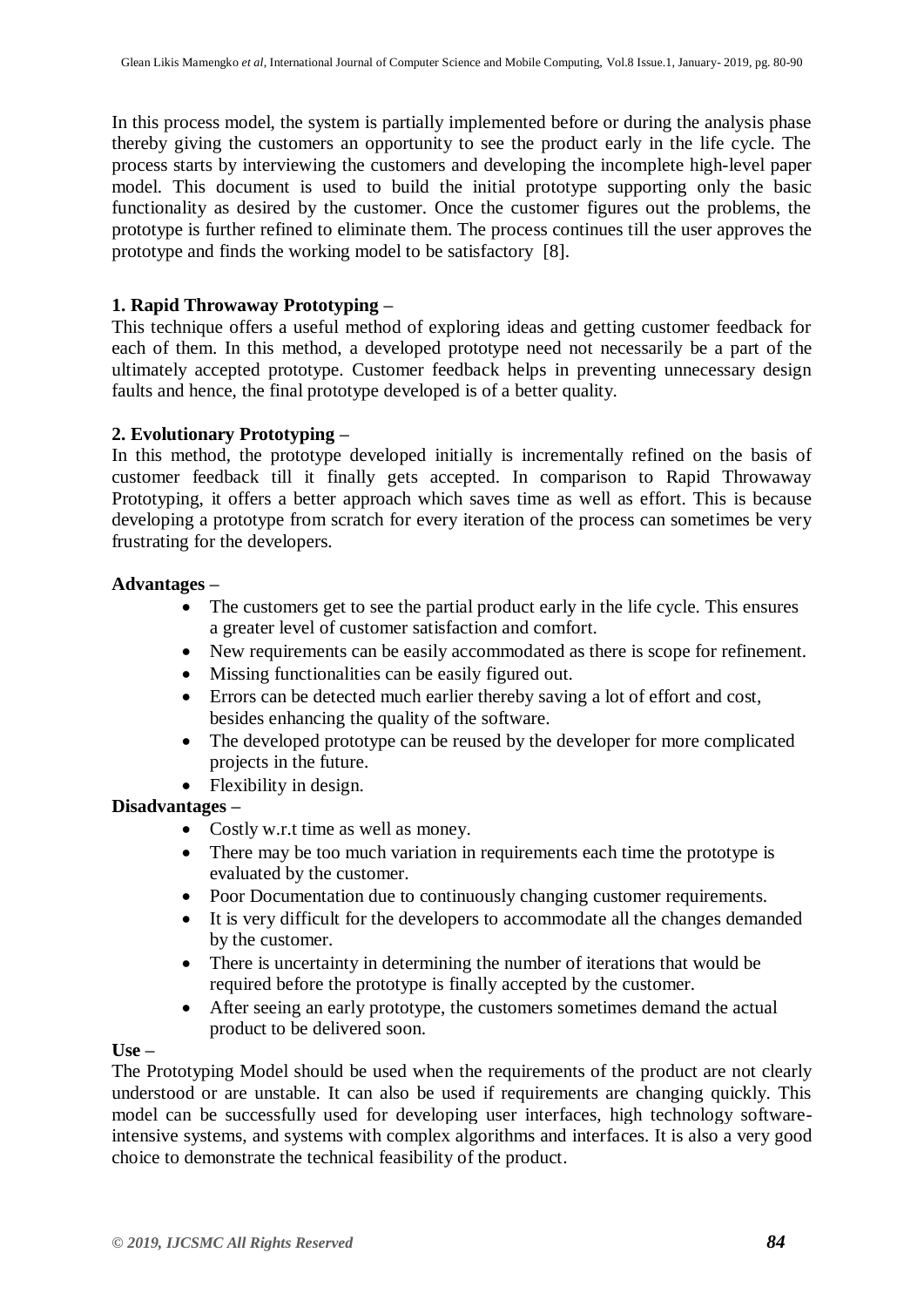

#### **Figure 2 Prototype Development Flow**

#### *C. Use Case Diagram*

Use case diagrams are usually referred to as behaviour diagrams used to describe a set of actions (use cases) that some system or systems (subject) should or can perform in collaboration with one or more external users of the system (actors). Each use case should provide some observable and valuable result to the actors or other stakeholders of the system. Note, that UML 2.0 to 2.4 specifications also described use case diagram as a specialization of a class diagram, and class diagram is a structure diagram.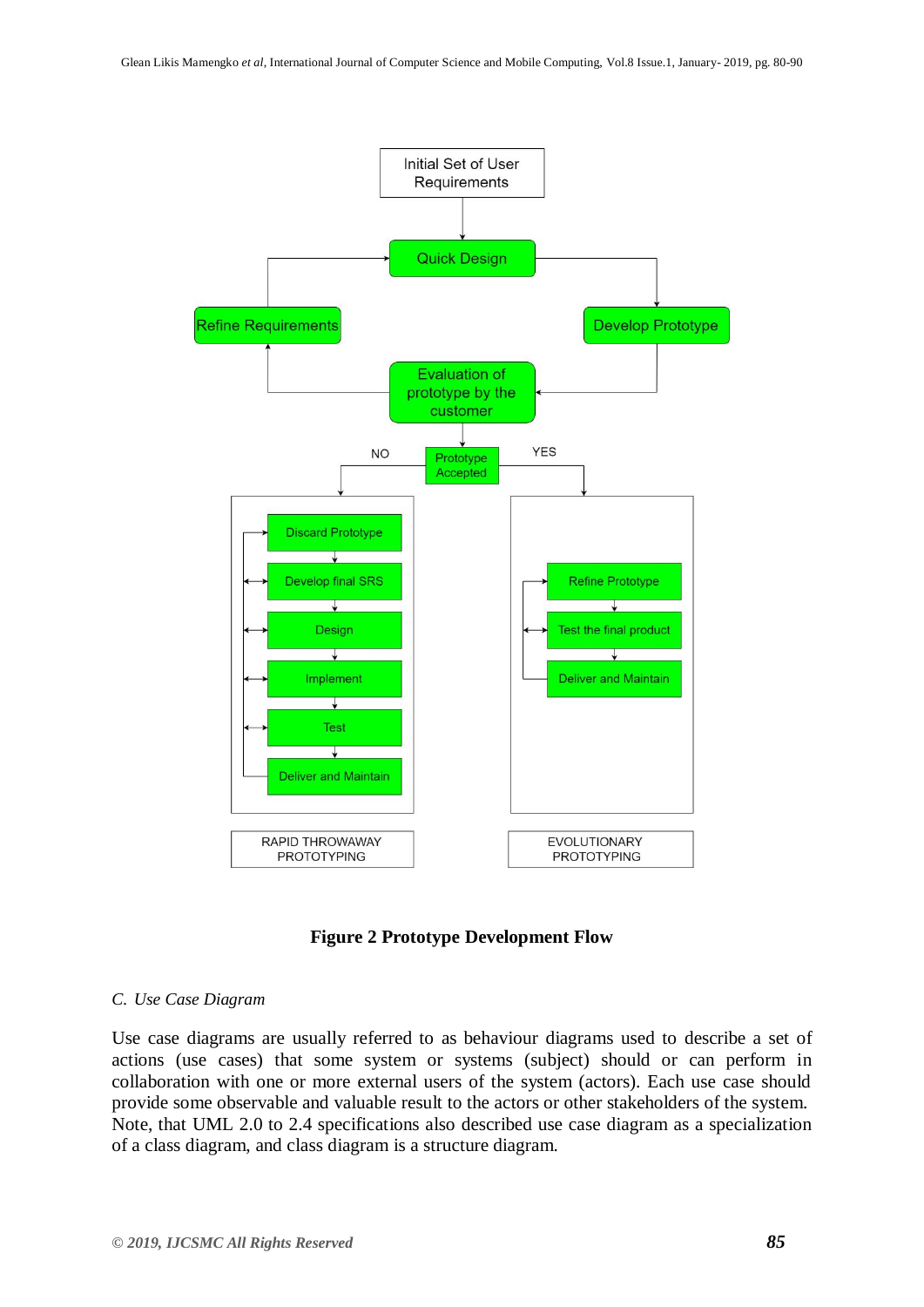Use case diagrams are in fact twofold - they are both behaviour diagrams, because they describe behaviour of the system, and they are also structure diagrams - as a special case of class diagrams where classifiers are restricted to be either actors or use cases related to each other with associations. moved use cases out of behaviour modelling to UML supplementary concepts. So, it is an unfortunate quandary what kind of UML diagrams use case diagrams are. While support for business modelling was declared as one of the goals of the UML, UML specification provides no notation specific to business needs.

Business use cases were introduced in Rational Unified Process (RUP) to represent business function, process, or activity performed in the modelled business. A business actor represents a role played by some person or system external to the modelled business, and interacting with the business. Business use case should produce a result of observable value to a business actor.

Major elements of the business use case diagram are shown on the picture below. Note again, both business use case as well as business actor are not defined in UML standard, so you will either need to use some UML tool supporting those or create your own business modelling stereotypes.





The use case is made to define how the system must be run when the actor activates the use case. So that the system that has been described using the use case diagram in the image will be explained in more detail and defined.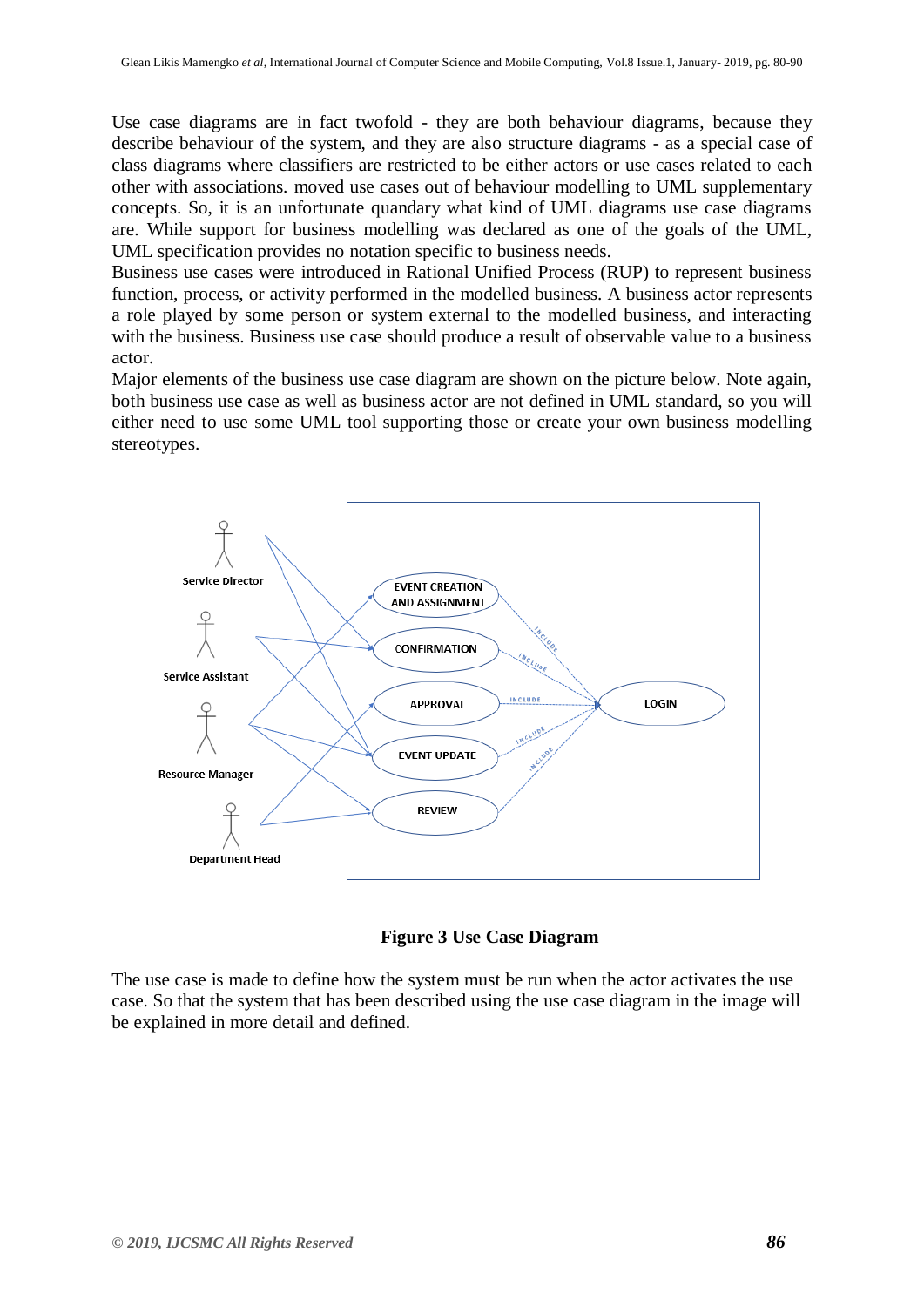#### *D. Proposed Class Diagram*



**Figure 4 Proposed Class Diagram**



#### *A.* IMPLEMENTATION

In the implementation phase, what is done is the process of applying the results of the system design. The results of this stage are a Resource Management System has been running well. After analyzing business processes and system design methods SDLC with the prototype model, now the author will display the results of system development that have been analyzed and designed.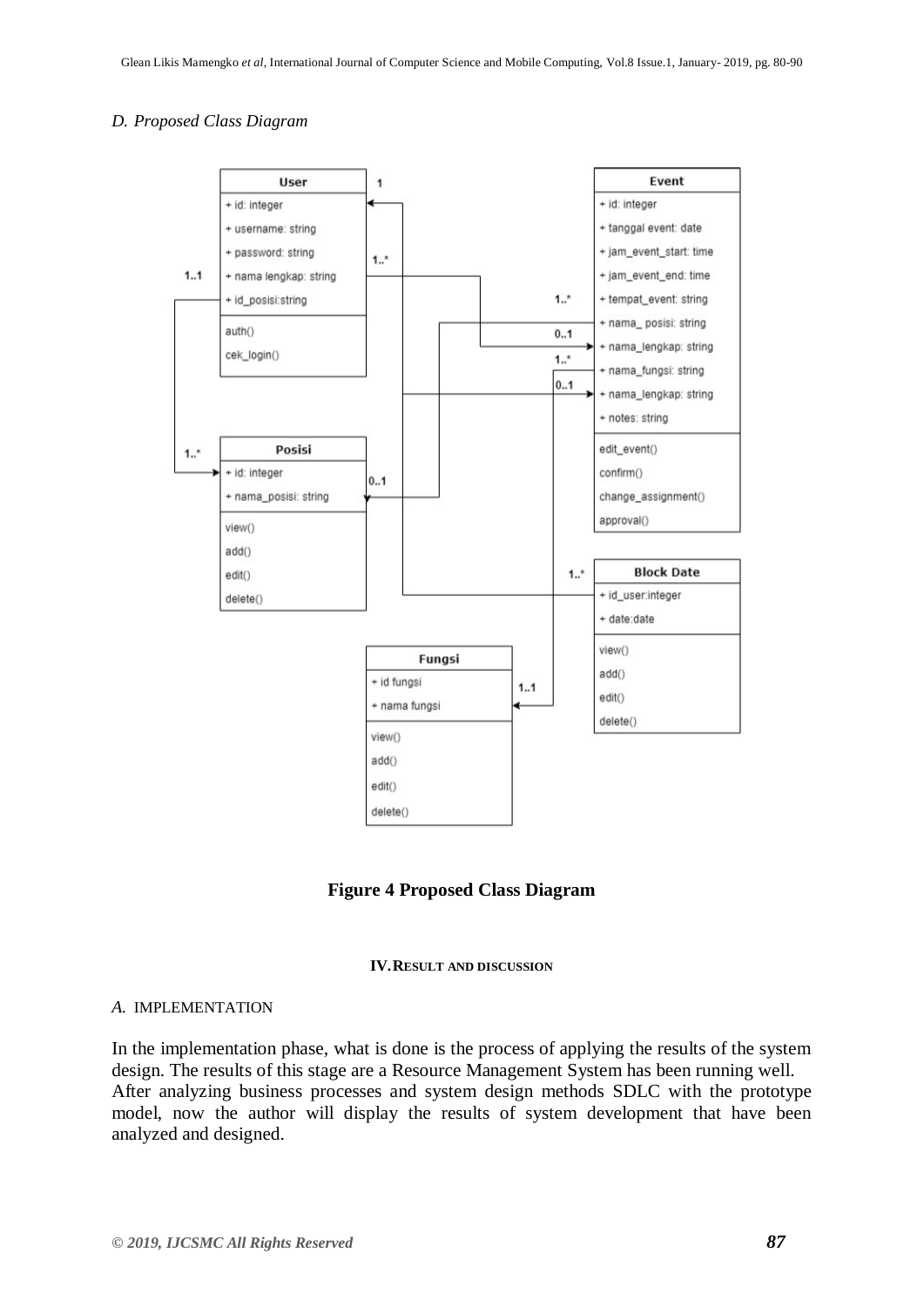| m-Resource |                                    |   |  |  |  |  |  |
|------------|------------------------------------|---|--|--|--|--|--|
|            | Please Login for Management Access |   |  |  |  |  |  |
|            | Username                           | Ω |  |  |  |  |  |
|            | Password                           |   |  |  |  |  |  |
|            | Sign In                            |   |  |  |  |  |  |
|            |                                    |   |  |  |  |  |  |
|            |                                    |   |  |  |  |  |  |

# **Figure 5 Login Page**

Figure 5 is the login page display. This login page is like a gate that every user must pass before entering system. Each user enters a username and password that is in accordance with the data provided by the admin. In this page if the user incorrectly entered their credential, this login page will display a pop-up that failed to login and can't enter the application.



#### **Figure 6 Dashboard Page**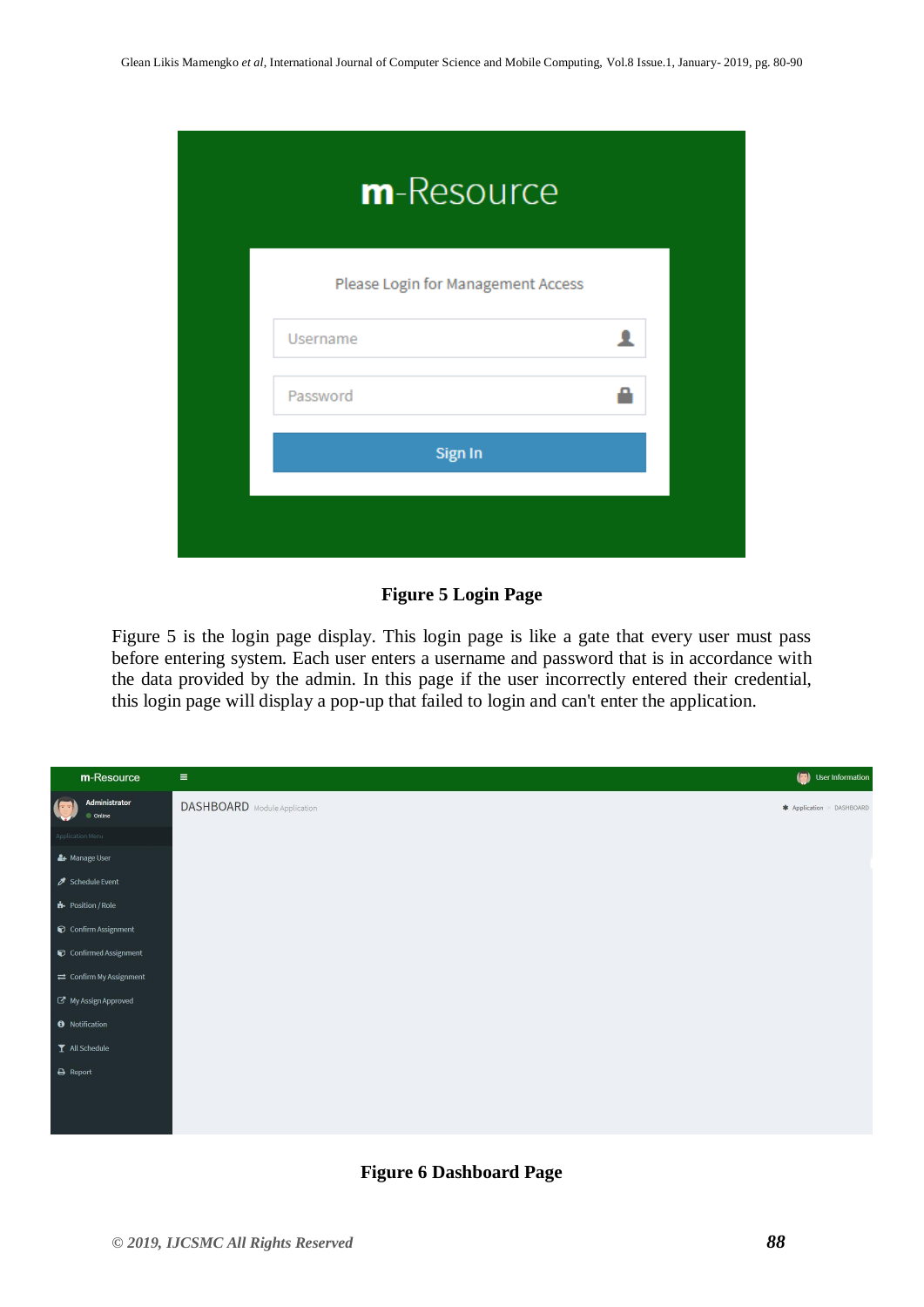Figure 6 display several functions of the application. Some feature might not applicable for some user based on their clearance. From this display as administrator, user can control each of function based on request from the authorize user.

#### *B.* APPLICATION TESTING

Testing this application uses the Black Box Testing method, which focuses on the functional requirements of the software. Tests are carried out by running the Application. After the application is run, then we will run a test of all function contained in the application interface whether in accordance with the initial design stage. The following is a table of test scenarios:

| N <sub>0</sub> | <b>Tested Interface</b>      | <b>Testing Scenario</b>                                          | <b>Expected Result</b>                                               | <b>Result</b>                                                               |
|----------------|------------------------------|------------------------------------------------------------------|----------------------------------------------------------------------|-----------------------------------------------------------------------------|
| $\mathbf{1}$   | Login (SA, SD, RM $&$<br>DH) | Input username &<br>password                                     | User able to login<br>based on their own<br>credential               | User successfully login<br>to the application using<br>their own credential |
| $\overline{2}$ | Login (SA, SD, RM $&$<br>DH) | Input wrong username<br>& password                               | Invalid user credential<br>will be denied by<br>system               | System denied the<br>access and show<br>invalid credential<br>message       |
| 3              | Add Reserved Date            | User choose the date<br>that want to be marked<br>as blocked day | System will save the<br>reservation date in the<br>database          | Reservation date are<br>saved in the database                               |
| $\overline{4}$ | Confirm Assignment           | User trying to accept<br>the assignment that<br>assign to a user | Confirmation will be<br>saved in the database                        | System able to save the<br>confirmation<br>successfully                     |
| 5              | Change Your<br>Assignment    | User will appoint new<br>person for an<br>assignment             | System will replace the<br>assign user to the new<br>one             | System showed an<br>update assign user                                      |
| 6              | <b>Input Notes</b>           | User add some notes<br>into the event detail                     | Notes saved into the<br>database                                     | Notes are successfully<br>saved                                             |
| $\overline{7}$ | Everyone schedule            | User trying to see<br>everyone schedule                          | System will generate a<br>report of everyone<br>schedule             | Schedule report<br>generated by system                                      |
| 8              | <b>Scheduled Event</b>       | Trying to see the see<br>upcoming event<br>schedule              | System will generate<br>all upcoming event<br>listed on the database | System successfully<br>showing an upcoming<br>list                          |
| 9              | Create an Event              | <b>Resource Manager</b><br>create new event                      | New event created and<br>saved on database                           | New event successfully<br>created and saved                                 |
| 10             | <b>Report Generator</b>      | User trying to generate<br>a worktime report                     | System showing a<br>report based on a<br>criteria                    | Report has been<br>generated successfully                                   |
| 11             | Create a User                | Admin add a new user                                             | New user created on<br>the system                                    | New user successfully<br>created                                            |